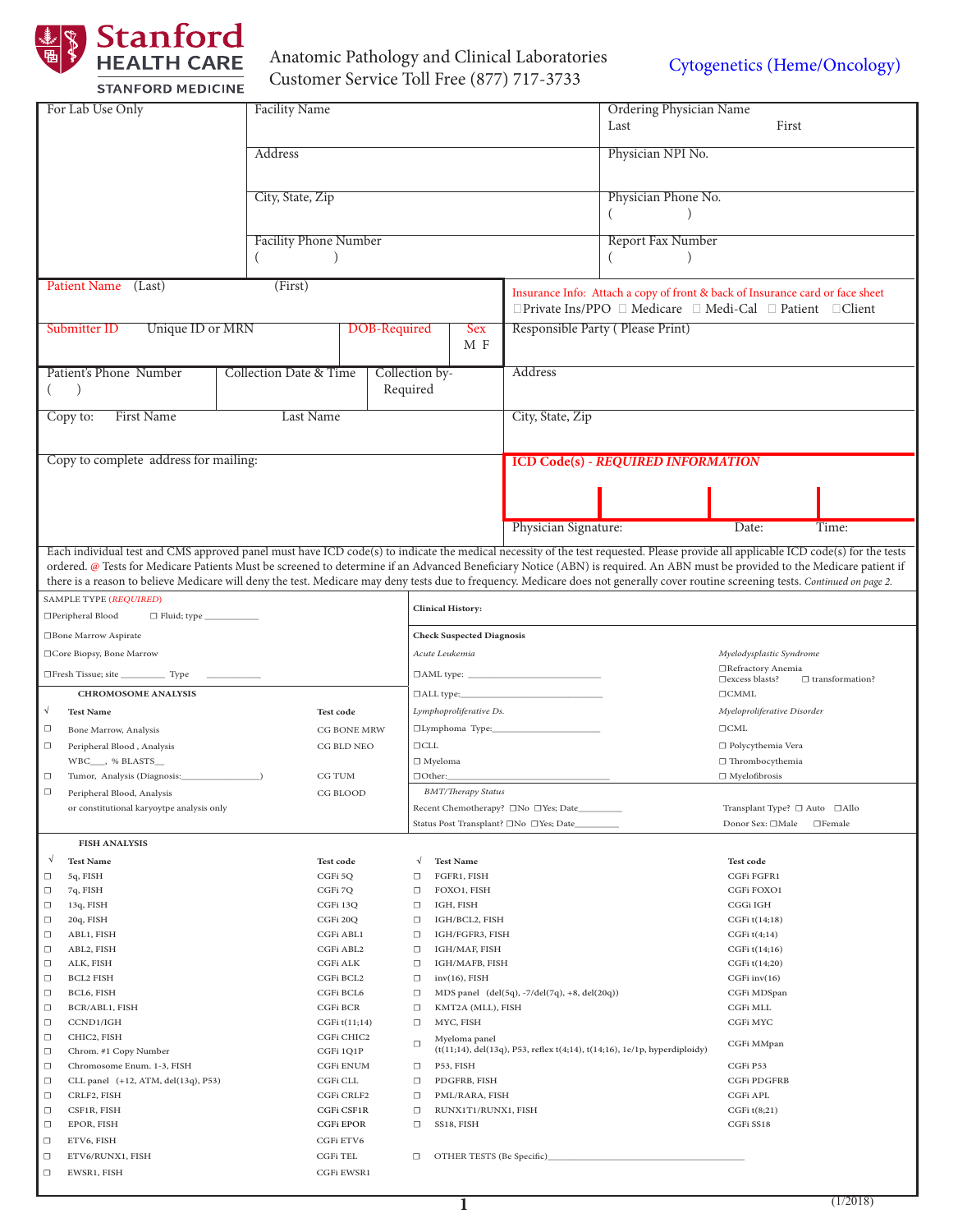### **STANFORD SPECIMEN REQUIREMENTS**

For Specimen collection questions you may call the testing laboratory at the phone number listed next to the department name or contact our Customer Service department at 1-877-717-3733. Specimen requirements can also be found on [www.stanfordlab.com.](http://www.stanfordlab.com/) 

First sample collected should always be a green top (sodium heparin) tube when Blood, Chromosome Analysis is requested.

| <b>CHROMOSOME ANALYSIS &amp; FLUORESCENCE IN SITU HYBRIDIZATION (FISH)</b><br>Lab Phone Number (650) 725-6396 |                                                                                                                                              |  |  |  |  |
|---------------------------------------------------------------------------------------------------------------|----------------------------------------------------------------------------------------------------------------------------------------------|--|--|--|--|
| Chromosome Analysis and FISH testing can be performed from a single patient sample if volume is adequate      |                                                                                                                                              |  |  |  |  |
| <b>Bone Marrow</b>                                                                                            | Minimum 1-2 mL<br>$\bullet$<br>Green-top (sodium heparin) tube<br>$\cdot$<br>Maintain specimen at room temperature<br>$\cdot$                |  |  |  |  |
| Whole Blood                                                                                                   | Minimum 4 mL<br>Green-top (sodium heparin) tube<br>Maintain specimen at room temperature                                                     |  |  |  |  |
| <b>Tissue</b>                                                                                                 | $0.5-1$ cm <sup>3</sup> tissue<br>$\cdot$<br>Sterile tube containing RPMI cell culture media, Sterile saline acceptable if media unavailable |  |  |  |  |

**Ship to: If shipping Friday check for Saturday delivery** Phone: 1 (877) 717-3733

**Stanford Anatomic Pathology and Clinical Laboratory Attn: Specimen Processing 3375 Hillview Ave Palo Alto, CA 94304**

Shipper's Responsibility: The shipper is required to comply with the rules and guidelines for transport of medical specimens as set forth by the United States government, the government of the country of origin and international regulatory agencies. Failure to follow instructions for packaging and shipping specimens can result in the delay, loss or destruction of your specimens. Stanford University Medical Center Clinical Laboratories will not be held responsible for any liability attributable to the shipper's improper actions or failure to comply with regulations.

Continued from page 1

Section 1862(a)(1)(A) of the Social Security Act states, "no payment may be made under Part A or Part B for any expense incurred for items or services which are not reasonable and necessary for the diagnosis or treatment of any illness or to improve the functioning of a malformed body member." Tests submitted for Medicare reimbursement must meet program requirements or the claim may be denied. @ This test is subject to Medicare NCD or LCD, coverage is limited to certain diagnoses that support medical necessity.